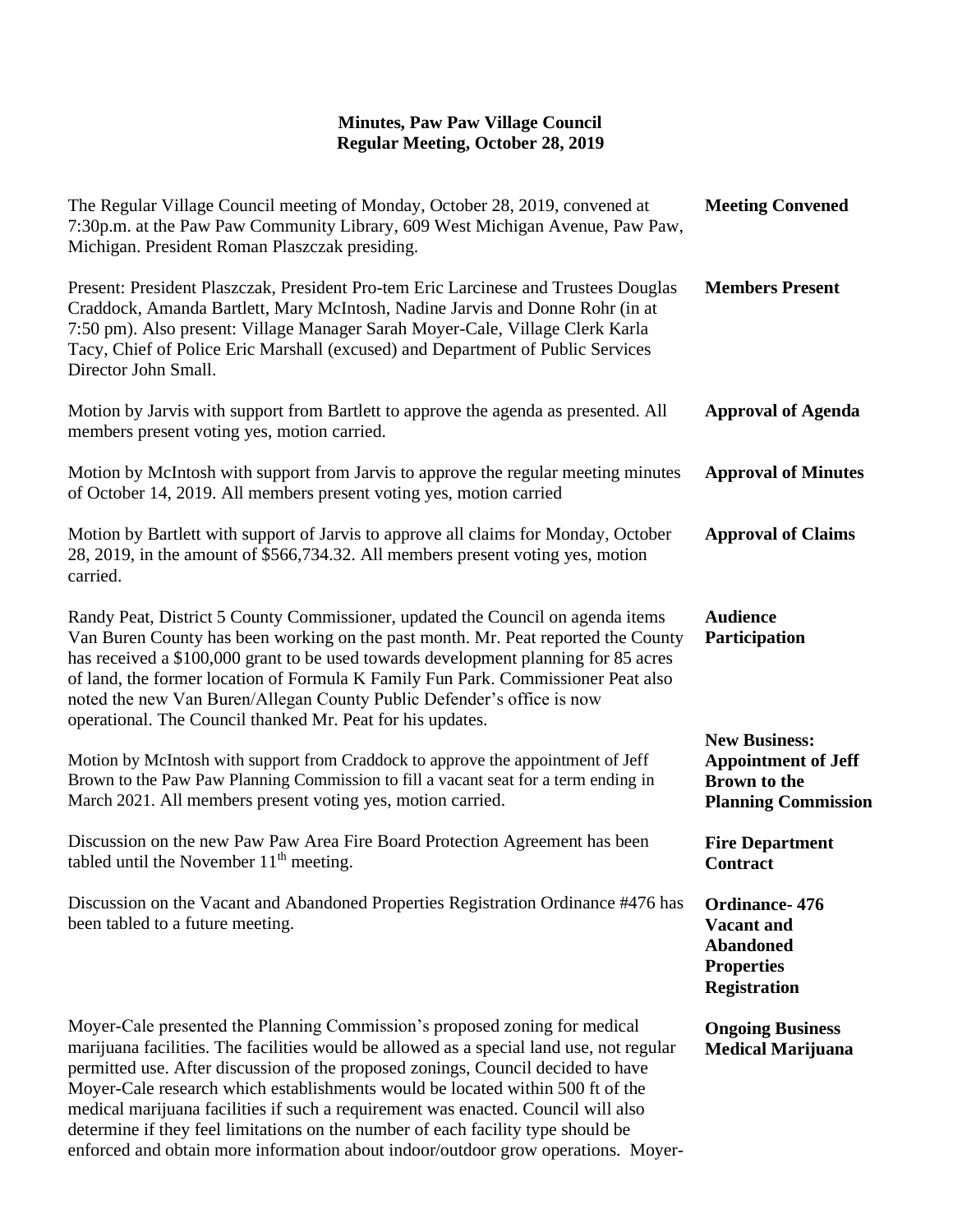## **Minutes, Paw Paw Village Council Regular Meeting, October 28, 2019**

Cale will contact the village attorney for examples of applications. Further discussion will take place at a future meeting.

| The farmer's market has wrapped up for the year. In anticipation for next season, a<br>discussion ensued regarding what is needed to make next year's market a success.<br>Several potential locations were discussed. It was the consensus of council for Moyer-<br>Cale to speak with Paw Paw Township about possible future use of their parking lot at<br>the corner of Michigan Ave and Gremps. | <b>Farmer's Market</b><br>Location                                   |
|------------------------------------------------------------------------------------------------------------------------------------------------------------------------------------------------------------------------------------------------------------------------------------------------------------------------------------------------------------------------------------------------------|----------------------------------------------------------------------|
| Discussion on the Council's "Three-Year Goals" has been tabled until a future<br>meeting.                                                                                                                                                                                                                                                                                                            | <b>Three Year Goals</b>                                              |
| No Report.                                                                                                                                                                                                                                                                                                                                                                                           | <b>Committee Meetings</b><br>and Reports<br><b>Finance and Admin</b> |
| Jarvis reported the Public Services Committee met to discuss the waste water lagoon<br>study, updates on the lead and copper rule, fall leaf pick-up and the completion of the<br>Oak Street reconstruction.                                                                                                                                                                                         | <b>Public Services</b>                                               |
| No Report.                                                                                                                                                                                                                                                                                                                                                                                           | Area Parks & Rec                                                     |
| Plaszczak reported the DDA awarded façade grants in the amount of \$3,612 to<br>Copper Grille and \$2,718 to Qiu Yan Chen for 218 E Michigan Ave.                                                                                                                                                                                                                                                    | <b>DDA</b>                                                           |
| No Report.                                                                                                                                                                                                                                                                                                                                                                                           | <b>Economic Develop</b>                                              |
| No Report.                                                                                                                                                                                                                                                                                                                                                                                           | <b>Farmers Market</b>                                                |
| Rohr reported the Fire District Board has begun contract negotiations with Almena<br>Township.                                                                                                                                                                                                                                                                                                       | <b>Fire Board</b>                                                    |
| No Report.                                                                                                                                                                                                                                                                                                                                                                                           | <b>Historical Committee</b>                                          |
| Rohr reported invitations will be going out soon for the Housing Commission's<br>Christmas party.                                                                                                                                                                                                                                                                                                    | <b>Housing Commission</b>                                            |
| No Report.                                                                                                                                                                                                                                                                                                                                                                                           | <b>Maple Lake</b><br><b>Preservation</b>                             |
| No Report.                                                                                                                                                                                                                                                                                                                                                                                           | <b>Planning Commission</b>                                           |
| No Report.                                                                                                                                                                                                                                                                                                                                                                                           | <b>Wellhead Protection</b>                                           |
| No Report.                                                                                                                                                                                                                                                                                                                                                                                           | <b>Wine &amp; Harvest</b>                                            |
| Jarvis reminded everyone that the Farmer's Market Board is looking for several<br>additional members.                                                                                                                                                                                                                                                                                                | <b>Council Member</b><br><b>Comments</b><br><b>Jarvis</b>            |